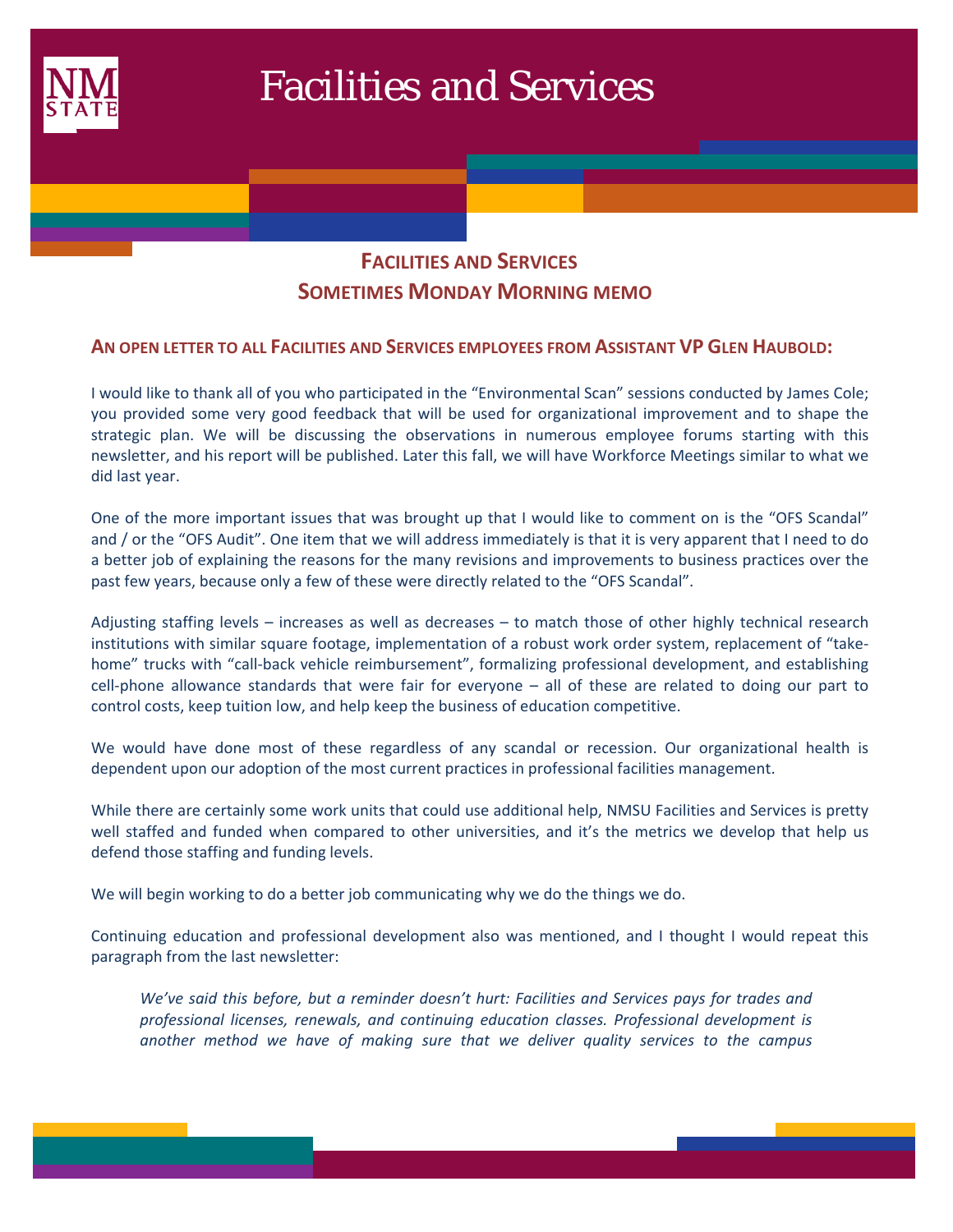*community. If you want to pursue professional development, please be sure to discuss it with your supervisor.*

Facilities and Services has invested more dollars in professional development over the last few years than it ever did before. In fact, the investment in training was maintained throughout the budget reductions because of its importance. All we ask about training requests are 4 things: that the training match a business need, be a part of the development plan, be listed on the performance evaluation, and that the request is made in time to budget and plan. If you have a training request that was not approved, let's please talk about it.

We will discuss many other issues in the workforce meetings, because there were additional areas mentioned where we need to reduce organizational restrictions and work to develop trust. However, if we're going to do things like reducing the amount of paperwork, we need your help.

And, if we're going to make "continuous improvement" an organizational culture, it needs to apply to all of us from the top down – starting with me. I'd also like to say that while we should always look to improve, it's important to take time to appreciate why we work here and take note of the many accomplishments that we make.

This is the  $4<sup>th</sup>$  university I've worked for, and I think it's a pretty darn good one! I plan to stick around and help make it better, because Facilities and Services has nearly 300 hard working, highly competent people that I'm proud to be associated with.

"Thank you" for all that you do. We appreciate all of your efforts!

### Glen Haubold



## **PS: PLEASE REMEMBER TO CAST YOUR VOTE ON NOVEMBER 6TH!**

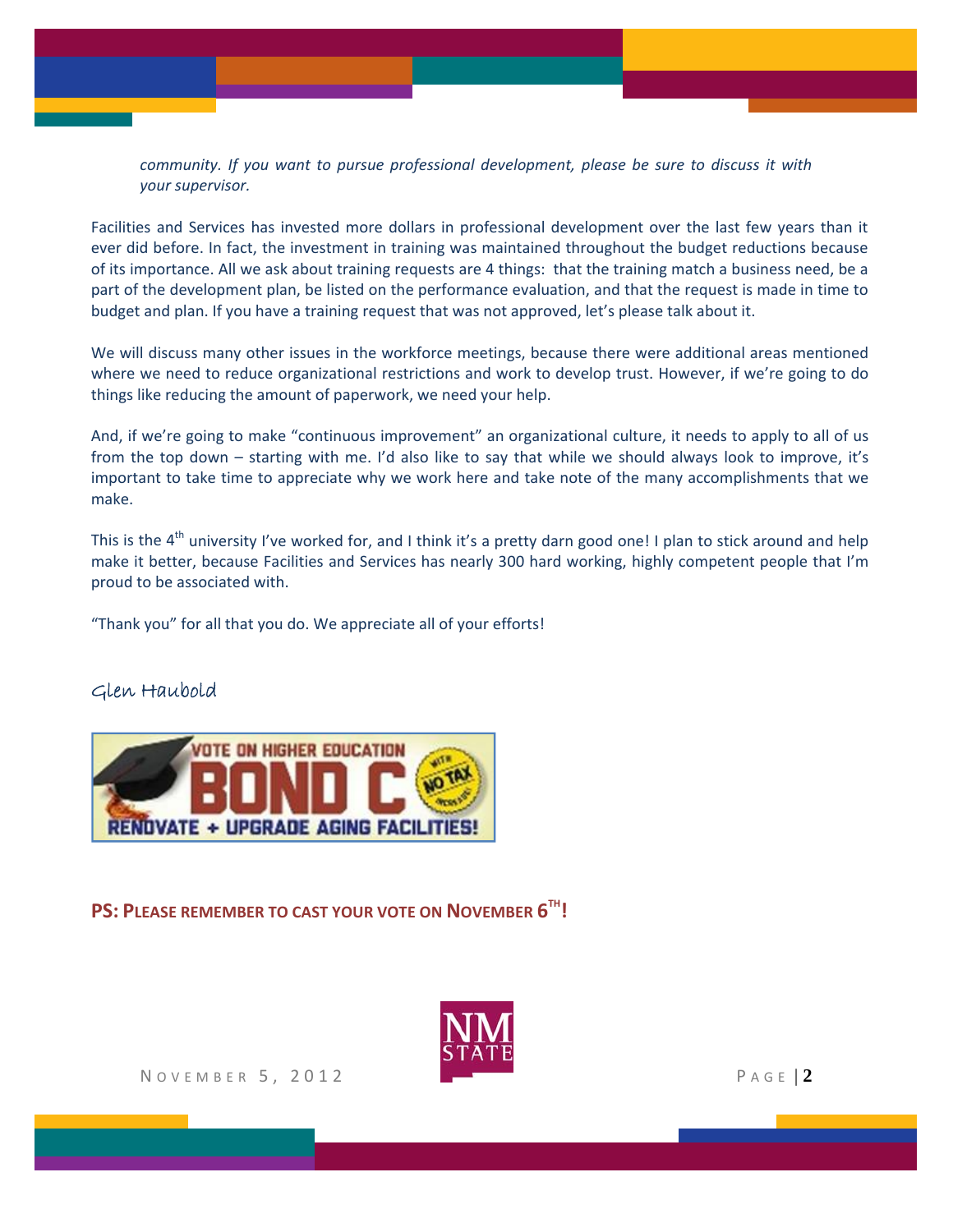## This is a multi-million dollar business...



## **PERSONNEL OUR MOST IMPORTANT RESOURCE**

Facilities and Services welcomes new Electricians, **PEDRO FELIX** and **DAVID CHACON**; Plumber, **LEITH BISHOP**; Custodial Workers, **ROSARIO ESTRADA, LUCERO NAVARRO, DOLORES MIRABAL, GABRIEL SAENZ, JESSIE MURPHY, ERNESTO GALLEGOS**; Laboratory Safety Specialist, **DERRIK WOOTON**; Facilities Tech, **RAYMUNDO MELENDREZ**; Mover, **CHARLEY ROMERO**; Painter, **JOSE CANDELA**; and HR Unit Coordinator, **YVONNE TELLEZ**; and Design Project Manager, **ALFONSO FLORES, JR**.

#### **NEW SAFETY SPECIALIST**

**DERRIK WOOTON** will join Environmental Health & Safety as the Laboratory Safety Specialist starting November 1. Derrik has eight years of experience as departmental safety coordinator at NMSU, an industrial safety background, and was a member of the Hazardous Materials Response Team for many years. Derrik brings strong teaching skills to our unit through his experience as Assistant Professor. We are looking forward to expanding our capabilities in laboratory safety, along with similar training for remote areas and new programs such as laser safety as we tap into his areas of expertise.



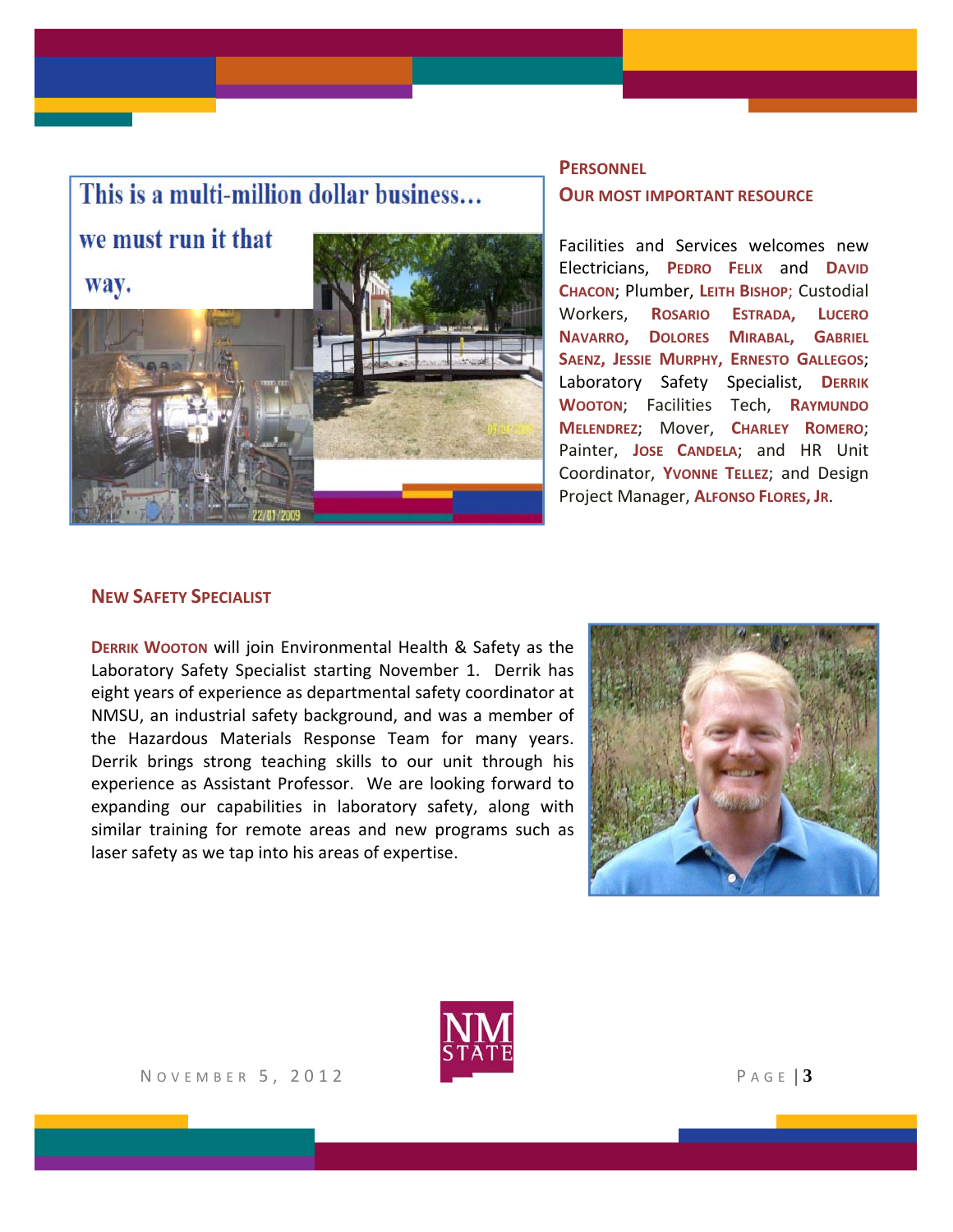#### **FACILITIES AND SERVICES ROLE AS A CAMPUS LEADER**

As Administration and Finance continues with the development of a division strategic plan, I would like to remind everyone of the great work that **KATRINA DOOLITTLE** and the **INTERNAL ADVISORY COMMITTEE** did on the **FACILITIES AND SERVICES MISSION STATEMENT, VALUES, AND GOALS** that led the way by setting an example.

These were adopted and announced in the **EMPLOYEE NEWSLETTER**, but as there have been many new employees join us since the original announcement, I would like to repeat the following information from the **MAY 7, 2011 MONDAY MORNING MEMO**:

### **CHARACTERISTICS OF A PROFESSIONAL**

- **APPEARANCE**
- **DEPENDABILITY**
- **PRIDE IN YOUR WORK**
- **HUMAN RELATIONS**
- **RESPONSE TO CRITICISM**



## **INTERNAL ADVISORY TEAM** (REPEATED FROM 5/7/2011)

Katrina Doolittle of Environmental Health and Safety (EH&S) volunteered to chair an Internal Advisory Team and was joined by David Schoep and Greg Vogel from EH&S; David Bollschweiler, Alton Looney, and Sheila Morgan from the Project Development group; Melissa Fernandez, from Facilities Administration; and Fernando Ortega and Rick Montoya from Facilities Operations.

I had asked this team to look at our division name in light of the reorganization, and they recommended a small change by dropping the term "office" and becoming "Facilities and Services". The Committee agreed that the unit names were appropriate and that further change would only create more confusion than is already felt by recent consolidation and internal reorganizations, believing that stability in changing times is much more valuable. There was also concern expressed regarding the cost related to any major name changes and this type of expense should be avoided because of budget reductions.

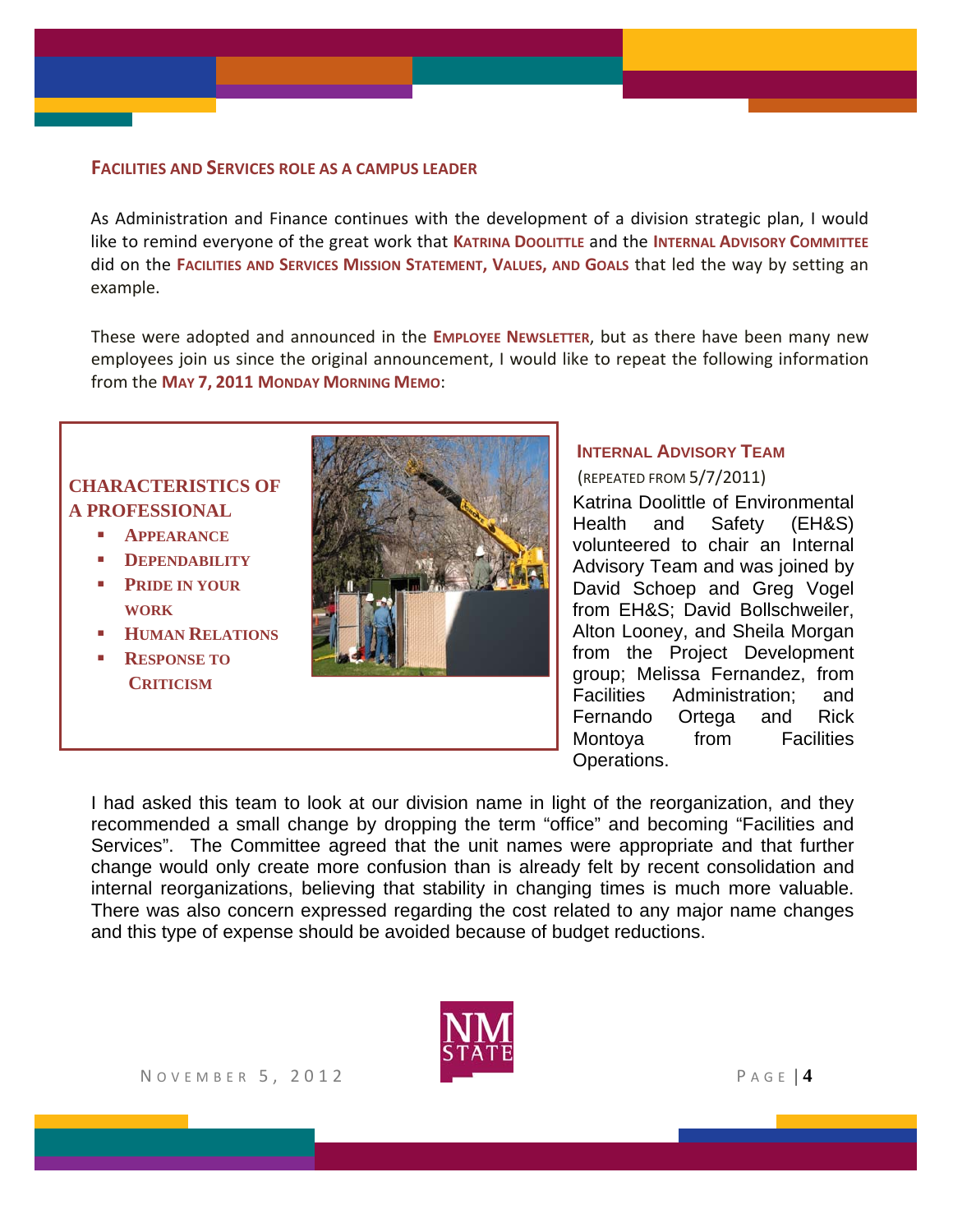The former OFPC and the Project Development and Engineering folks decided that Project Development was more appropriate for their work group.

There you have it: as soon as the paperwork clears, we'll be Facilities and Services, with the following work units: Environmental Health and Safety; the Office of Sustainability; the University Architect and Campus Planning; Facilities Administration; Project Development; and Facilities Operations.

The Internal Advisory Team also worked on and recommended a divisional Mission Statement:

#### **Mission Statement Task Statement**

The Advisory Committee developed a mission statement for the Facilities and Services Division that is tied to Living the Vision goal "to be an excellent steward of all resources dedicated to achieving the vision of the University" and the vision for NMSU to be a premier university. Their recommendation, which we have accepted:

**OUR MISSION IS TO EFFICIENTLY PROVIDE A SAFE, WELL MAINTAINED, AND ENVIRONMENTALLY SUSTAINABLE UNIVERSITY COMMUNITY.** 

They also developed our goals:

#### **OUR GOALS**

- **ALC QUALITY, TIMELY, COMPETITIVE, VALUE ADDED SERVICES**
- **CONTINUOUS IMPROVEMENT OF CORE BUSINESS PLAN**
- **INNOVATION AND SUSTAINABILITY**
- **PROFESSIONAL DEVELOPMENT AND RECOGNITION**



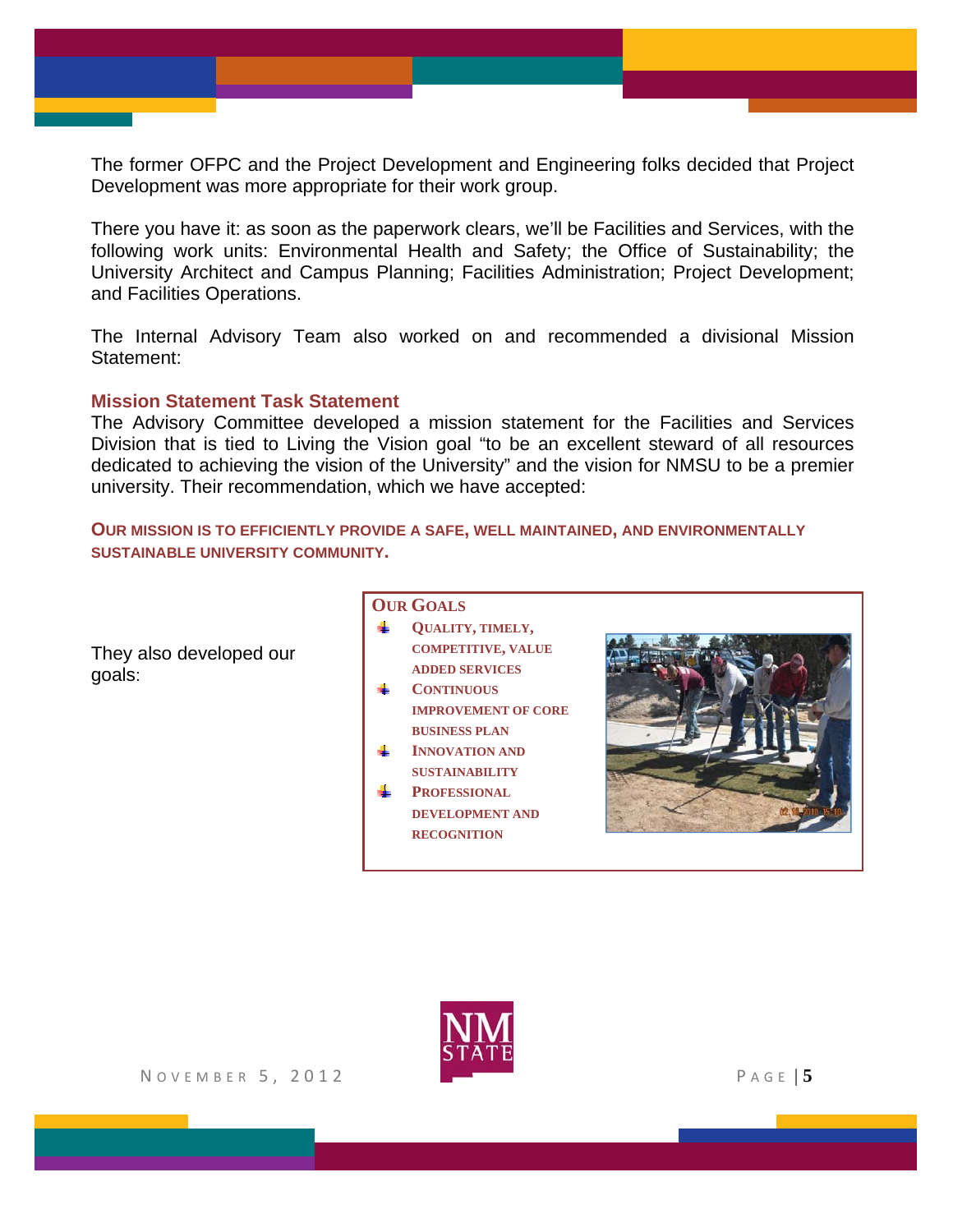

..and our values.

I'd like to express my appreciation to this group for their efforts.

This internal advisory team will become a permanent group, and I need a few more volunteers from the

Building Maintenance shops, Grounds, and Custodial. If you are interested in volunteering, please let Katrina Doolittle know. \*\*\*\*\*\*\*\*\*\*\*\*\*\*\*\*\*\*\*\*\*\*\*\*\*\*\*\*

That was from the May 2011 newsletter, but is a good reminder that Facilities and Services led the way towards strategic planning with our effort. The **FACILITIES AND SERVICES MISSION STATEMENT, VALUE, AND GOALS** were shared and discussed at last year's workforce meetings and may be found here:

<http://www.ofs.nmsu.edu/Webdocs/FacilitiesandServicesValues.pdf>

<http://www.ofs.nmsu.edu/Webdocs/FacilitiesandServicesGoals.pdf>

## **FIRE CHIEF INTERVIEWS**

Interviews for the NMSU Fire Chief will start on November 2 and continue through November 7. There is an open session that Facilities and Services staff is invited to, and we are asking for input from the campus community on the candidates because this position has an impact on all of us. Please work with your supervisor if you're interested in attending the sessions.

## **STRICKLAND AND AVP AWARDS**

It is time to request nominees for the Strickland Award. Charles Strickland served as NMSU's Physical Plant director for 45 years, from 1911 through 1956. In honor of his long service to our



N O V E M B E R 5, 2012 **PAGE | 6**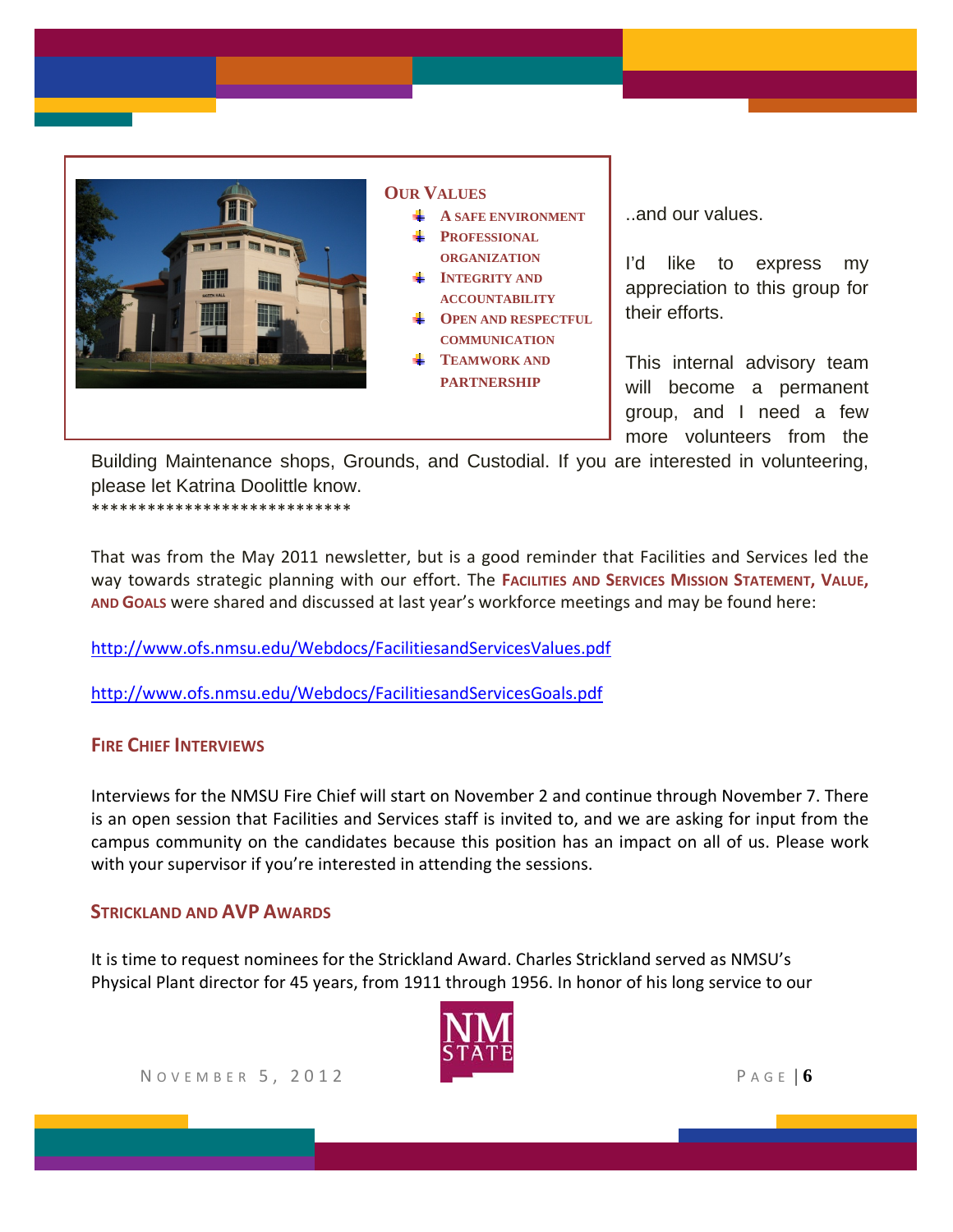organization, the Strickland Award was created in 1997 to recognize individuals who have rendered exceptional service to the organization that is now Facilities and Services. Please make nominations to your Director, to me, or to Melissa.



**"BE PREPARED TO ADJUST"**

### **FACILITIES INTERNAL ADVISORY COMMITTEE UPDATE**

The Internal Advisory Committee continues their regular meetings, and they will be the voice of Facilities and Services in the Administration and Finance efforts towards developing the divisional Strategic Plan.

The Internal Advisory Committee was formed to provide employees with a voice to address cross‐ functional issues in Facilities and Services and is chaired by **GREG VOGEL.** The Internal Advisory Committee has looked over reasons for locking the yard gate during

the day and has had discussions on streamlining the warehouse material inventory. As an update, I have offered to leave the gate open during the day if we could do better as a group at reporting non-Facilities vehicle traffic, and the internal advisory committee has offered several alternative solutions. I will work with **GREG** and **MELISSA** to start posting the committee minutes.

If you have a problem, concern, issue, or solution that impacts multiple departments in Facilities and Services, please see one of the Internal Advisory Committee members: **CYNTHIA POOR** (Administration), **PRISCILLA CARABAJAL** (Administration), **DAVID AVALOS** (Plumbing), **ALBERT GIRON** (Structural), **DAMON GARLAND** (Access Control), **RUBEN MADERO** (Paint), **ESTHER AMEZQUITA** (Grounds), **ORLANDO FLORES** (Grounds), **TOM RUBADEAU** (Electrical), **MARK BLACHFORD** (Mechanical), **HENRY ESPALIN**, (Project Development and Engineering), and **ROE DAY** (Project Development and Engineering). If you are interested in serving on this committee, please contact **GREG** or me.

Several folks also volunteered for workgroups in the Administration and Finance Strategic Planning effort, and we'd like to thank **FRED MADRID**, **JOE PAYYAPILLY**, **SHEILA MORGAN,** and **MICHAEL MUNOZ.**

The Administration and Finance Strategic Planning efforts are underway, and you can follow the progress at: http://af-strategic-[planning.nmsu.edu/](http://af-strategic-planning.nmsu.edu/).



N O V E M B E R 5, 2012 **PAGE | 7**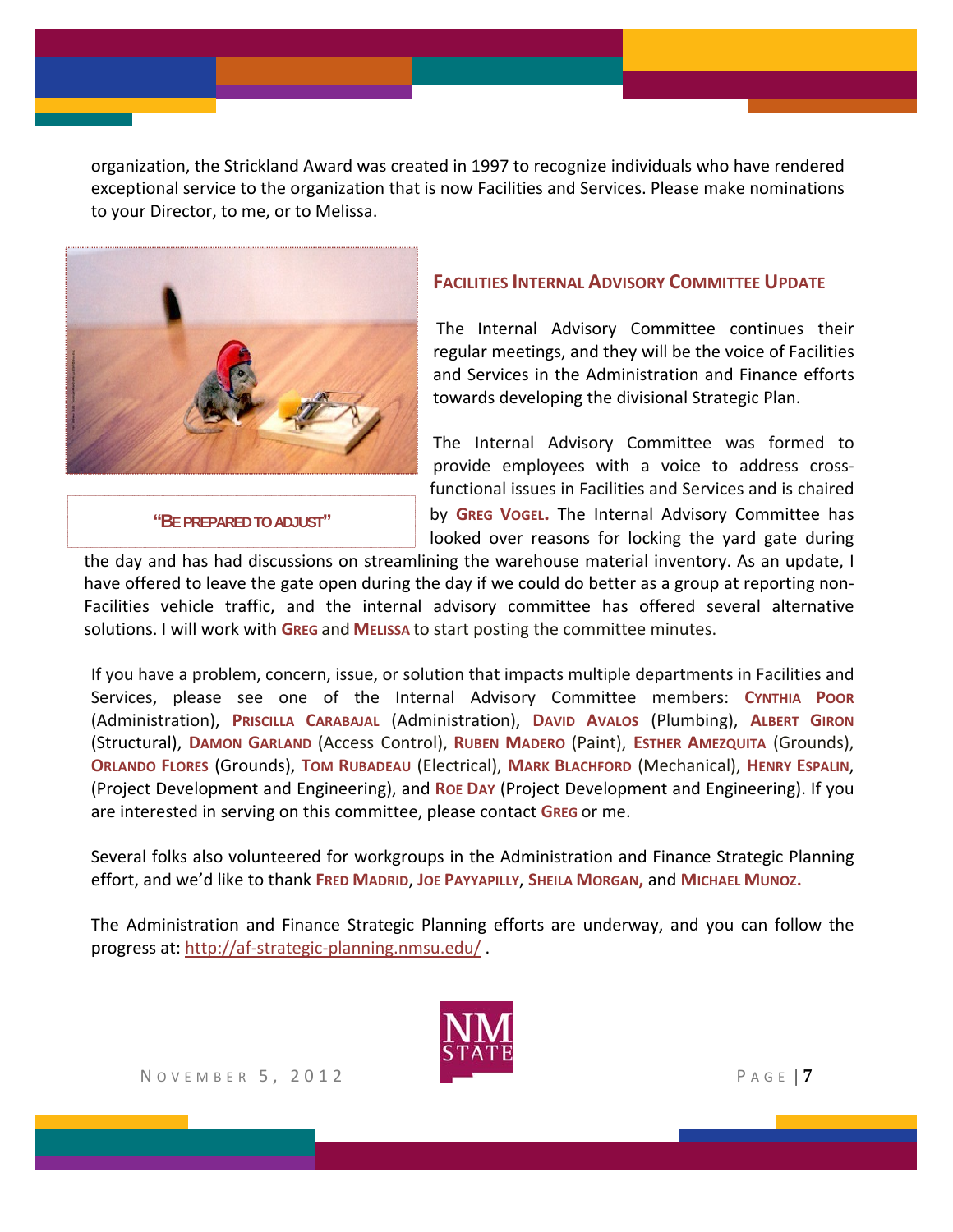#### **PROJECT DEVELOPMENT AND ENGINEERING**





Taos Dining is now open, increase the "zoom" and see if you can identify the folks in the back right hand corner of the picture (looks like Duran, Payyapilly, and Espalin admiring their work). They're glad to finally be cooking!

This was an incredibly challenging project that was made even more difficult when the exhaust ductwork had to be routed outside the building.

## **HOLIDAY CHEER**

We have been thinking about the holiday celebrations and we really want employee input, so we're interested in hearing how you would like to celebrate the winter holiday cheer within our division. Creative ideas are in abundance in FS, so please share some of your ideas with your Director or with Melissa and Bea.

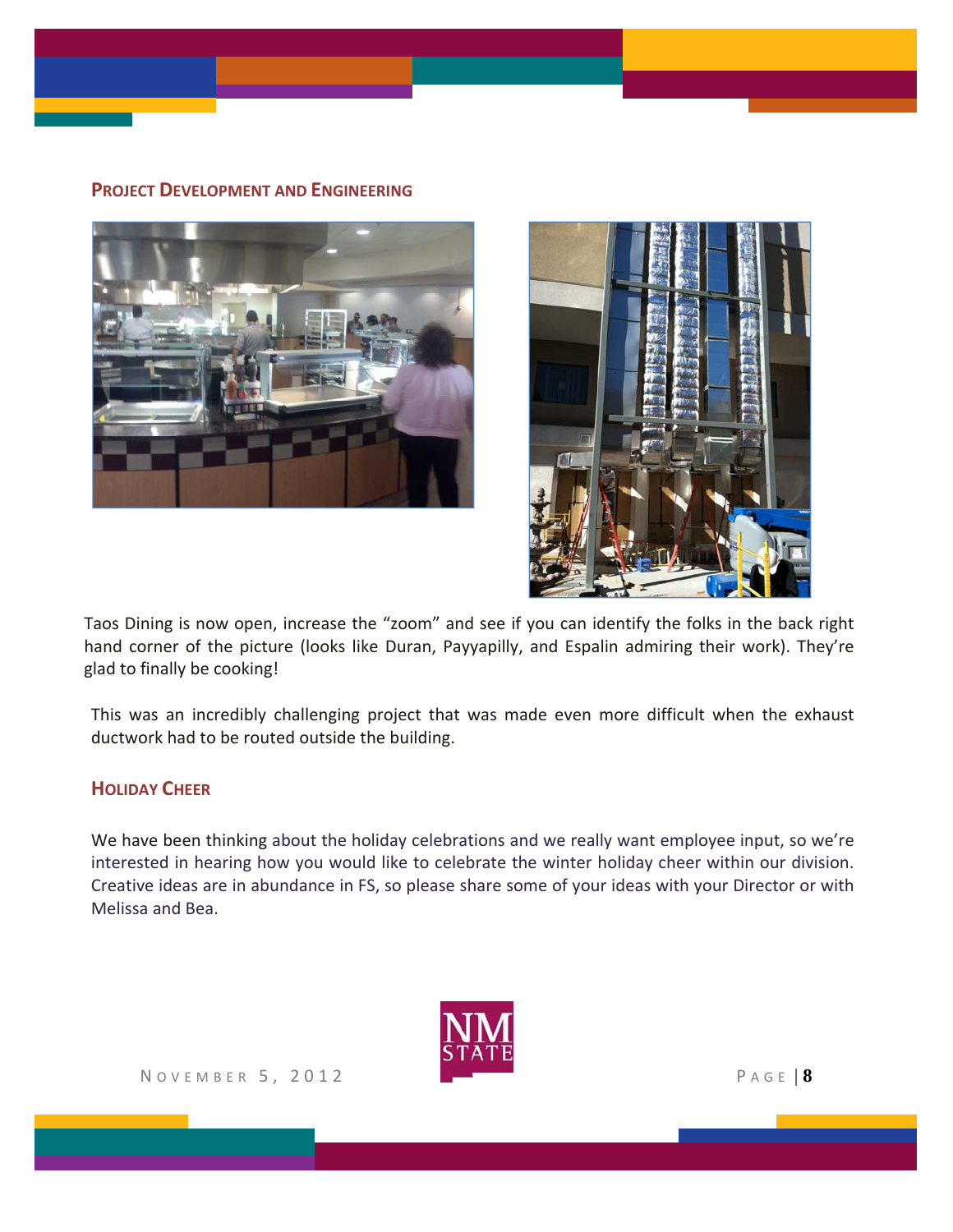#### **SUSTAINABILITY**

NMSU celebrated its first annual Campus Sustainability Day event on October 24th. The Office of Sustainability started the day off by hosting a tabling and workshop event outside of Corbett Center. Various student sustainability-related organizations participated and hosted educational activities such as a composting demonstration and seed planting. The City of Las Cruces Sustainability Office showed what they do to be green and Sodexo Dining Services gave out free reusable mugs. OoS activity was "Caught You Being Green" and gave out bamboo pens and reusable bags to people who were carrying their own "to-go" bottle or other reusable items. The turnout was great and the campus community really engaged with the educational event. We also had student‐designed posters hanging from the trees that had interesting sustainability facts to really open eyes on what we're doing to the planet.

Next, we watched the Campus Sustainability Day "National Keynote" broadcast on "Preparing Students for Climate Change" and had a provocative discussion following.

The main event was the evening Campus Forum on Sustainability: "Moving Toward Success". Provost Wendy Wilkins opened the event and Regina Wheeler, the CEO of Positive Solar Energy, was the keynote speaker who spoke about "Big Thinking" and breaking down silos of thought. Then, over 30 attendees participated in roundtable brainstorming sessions that focused on building a vision of sustainability for NMSU. We closed the event by having each of the groups present their visions. A summary report for the day will soon be available on the NMSU Sustainability website.

#### **PICTURES IN THIS ISSUE**

..are from the office decorations. We really appreciate the positive attitude of the facilities and Services business office and their efforts to boost morale – they just generally keep everyone smiling and engaged. Besides, we think they were the real winners in the **TOUGH ENOUGH TO WEAR PINK** contest –

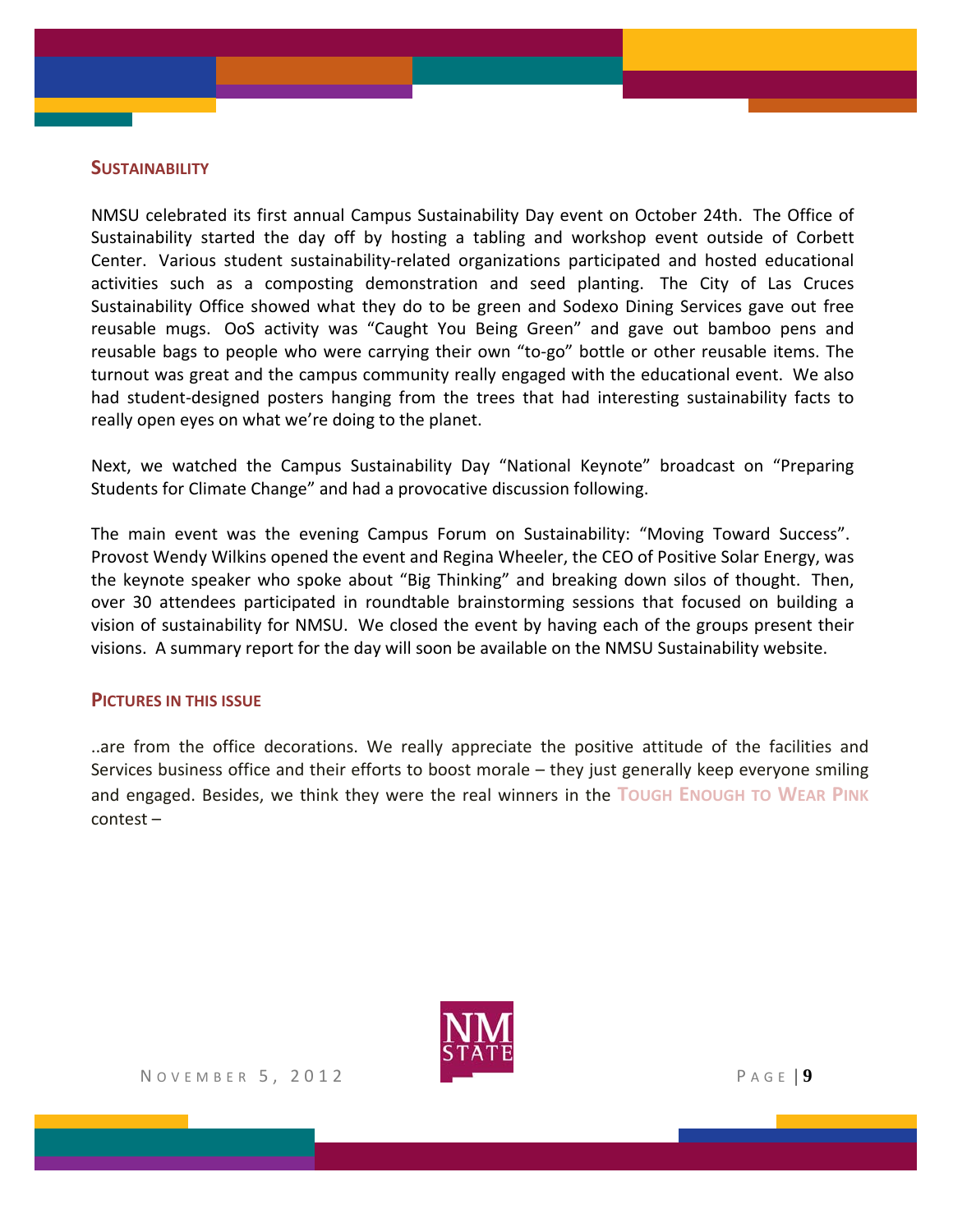



N OVEMBER 5 , 2012 P AGE | **10**